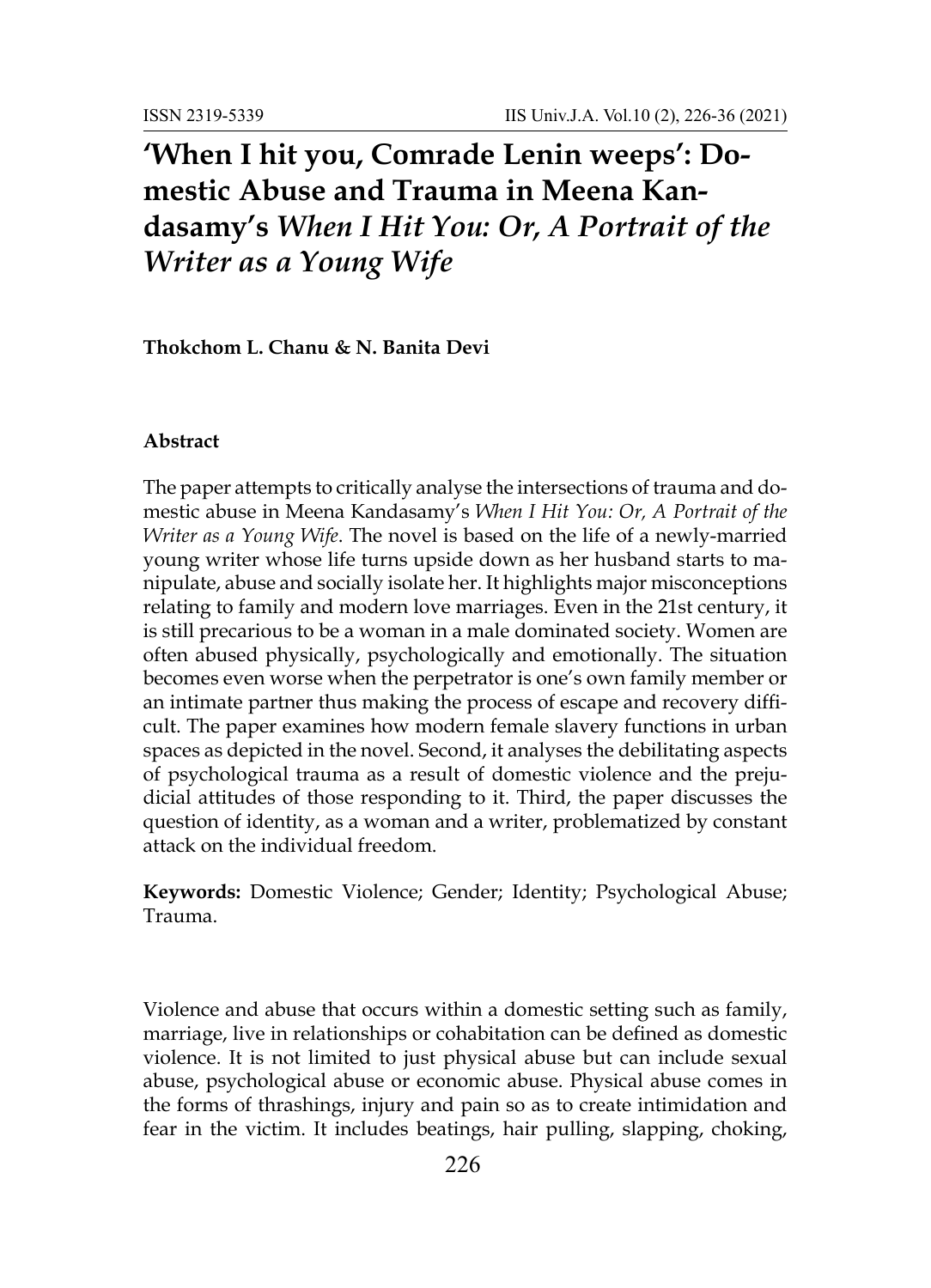burning and others that results in physical injury. Sexual abuse comes in the form of rape or any kind of sexual coercion in which the other person is unwilling to participate. Emotional or mental abuse is usually in the form of manipulation or as humiliation and shaming – publicly or privately. When one's access to economic resources is controlled or is forcibly rendered dependent on the abuser, it results in economic abuse. All such kinds of behaviour, thus practiced to achieve power and control over the victim amounts to the violence within the domestic sphere. Moreover, it can affect people from all walks of life, literate to illiterate, rich or poor, rural or urban, men or women. In an inherently patriarchal society, however, it is the women who are mostly the victims of domestic violence. Heise states that: "Violence against women is an extremely complex phenomenon, deeply rooted in gender based power relations, sexuality, self-identity, and social institutions. Any strategy to eliminate gender violence must therefore confront the cultural and social structure that perpetuate it" (24). In order to look at the structure of violence against women, it becomes necessary to look at the existing social structure and cultural beliefs.

The way domestic violence is viewed differs from person to person, and from culture to culture. But it usually happens because of the imbalance in the status quo of husband and wife where they are not considered as equals. The husband is always considered to be above in the hierarchy in a socio-patriarchal construct. In such male dominated society, the wife must submit herself to the husband. According to *Violence against Women in Families and Relationships*, "Globally, wife-beating is seen as justified in some circumstances by a majority of the population in various countries, most commonly in situations of actual or suspected infidelity by wives or their "disobedience" toward a husband or partner" (Flood et al. 184). In a similar light, the narrator's husband does not see his treatment towards his wife as abusive. Rather, he views it as justified by the behaviours of his wife, which he defines as not being communist enough to be called a comrade.

Domestic abuse not only causes physical injury but it can have far reaching consequences on the psychological as well as emotional well-being of the victim, often disintegrating into Post-Traumatic Stress Disorder (PTSD). The term 'trauma' can be used in parallel to the experiences of domestic violence. It becomes pervasive when victims have to deal with the abuse on a daily basis. Kandasamy's novel can be read as a trauma novel. The technique employed in the novel itself is of a trauma narrative. Along with depicting the varied forms of domestic abuse, the novel vividly exhibits symptoms of trauma in the victim. In the novel, perpetual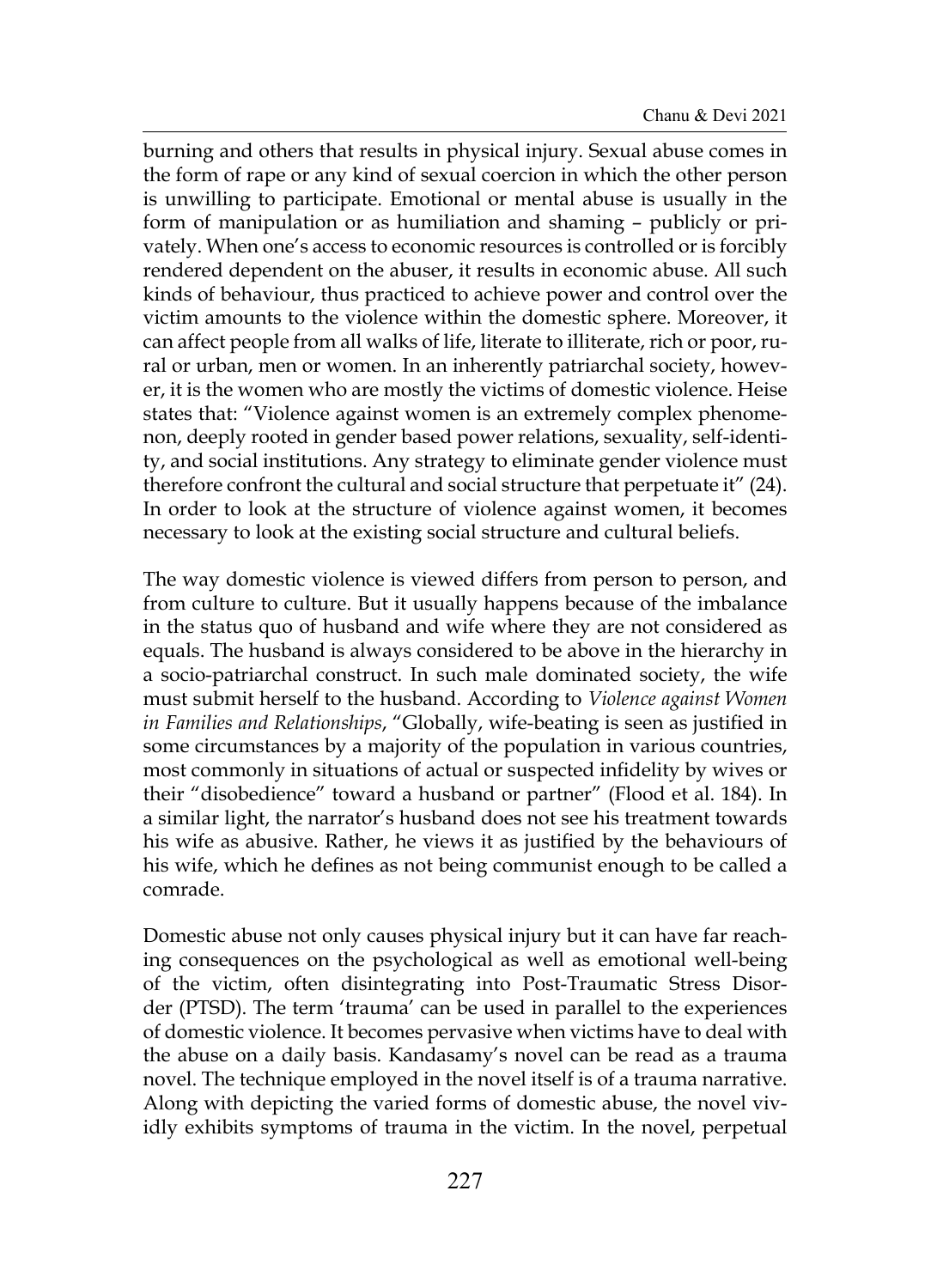abuse of the protagonist leads to her psychological traumatization. The literal meaning of trauma is physical wound or injury. According to medical and psychiatric literature, especially in the psychoanalytical theory developed in Sigmund Freud's essay"Beyond the Pleasure Principle", trauma suggest the infliction of wounds not upon the body but of the mind (Caruth 3). Trauma of the body might be easier to heal but trauma of the mind can take a toll on the entire being of the victim.

Traumatic suffering may or not be a private affair depending on circumstances but it should not be seen solely as a personal experience because the traumatic event(s) materializes within a cultural and historical context. It is this context of the cultural and historical that configures and attaches significance to the individuals and communities affected by the traumatic event(s) (LaCapra 6). Experiences of trauma and its consequences are in relation to this framework and victims/witnesses react accordingly to their personal and socio-cultural backgrounds. As a result, structural predicaments and inequalities that have been in existence before the traumatic events are exposed and reinstituted in the construction of the experiences of traumatized victims. As an all-pervasive normative reality, gender dynamics form an essential component of the structural inequalities of the victim's experiential context. For women victims of domestic abuse, the nature of patriarchy constitutes what DominickLaCapra describes as the "founding trauma" that is "the trauma that paradoxically becomes the basis for collective and/or personal identity" (81). It is crucial to critically understand the idea of a 'founding trauma' of battered wives. Women experience trauma through their encounter with the politics of gender and the tyranny of patriarchal violence.

It is this violence behind closed doors, within urban spaces of modern 21st century India, where both the perpetrator and the perpetrated are from literate, well to do class that Meena Kandasamy depicts in her novel *When I Hit You: Or, A Portrait of the Writer as a Young Wife* (2017). Based on the author's authentic experience during her marriage, the novel chronicles the four- month marriage of the unnamed female protagonist and the abuse she has to suffer in the hands of her super manipulative husband. She falls in a whirlwind romance with a Marxist academic who happens to be a lecturer in a university. She marries him but soon her life turns out to be disastrous as her husband starts controlling every aspect of her life. The writer attempts to bring out the nuances of being stuck in abusive marriage and one's inability to escape from it.

Contrary to the popular concept of a spousal relationship, endowed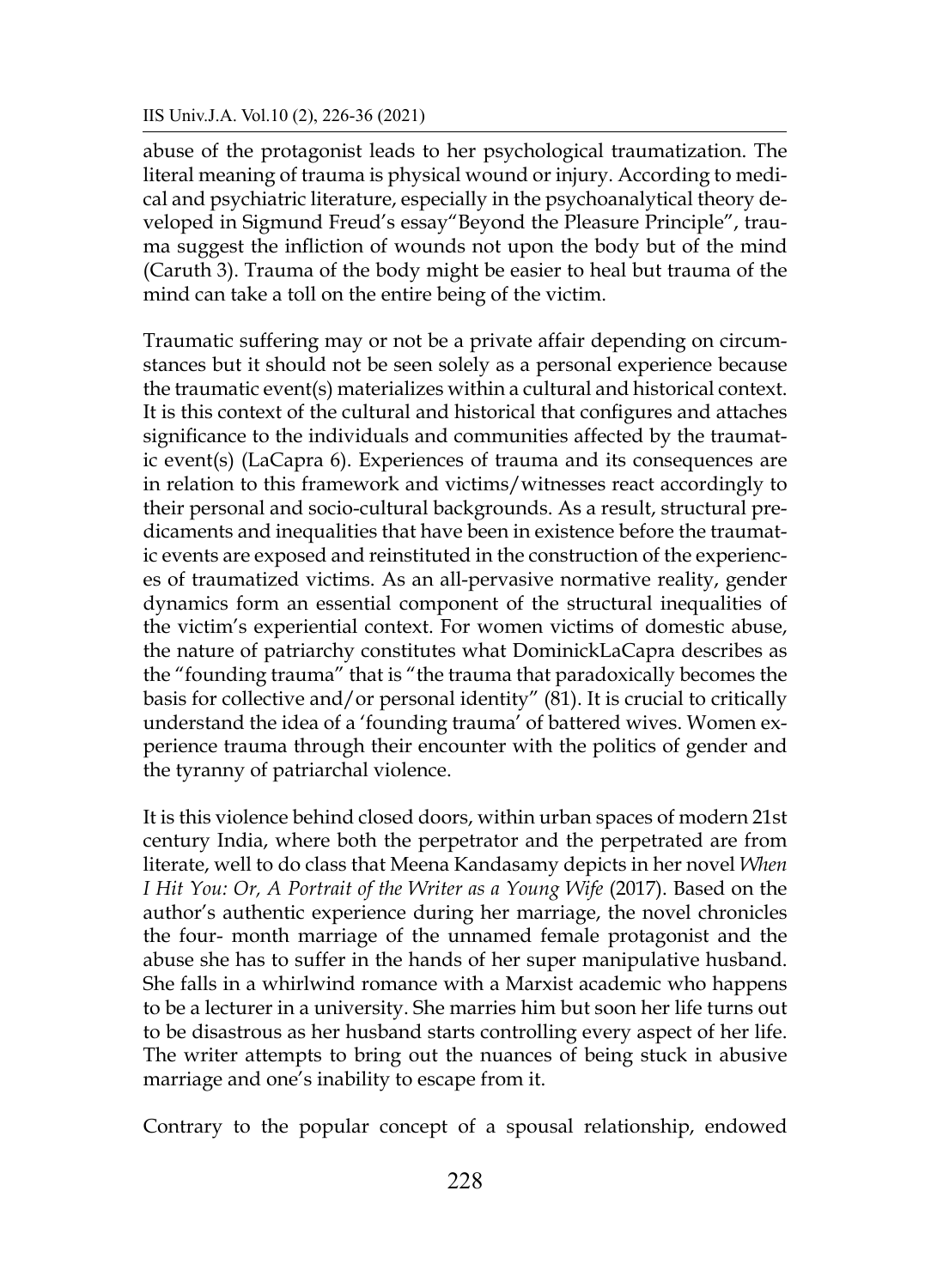with care, support and respect for each other, assault and offence in reality makes the situation twice removed. The narrator is subjected to every possible form of domestic violence, which her husband tries to justify as an attempt to turn her into a responsible comrade. She meets her husband while organising a campaign against death penalty. She claims that she sympathises with the Left. Her to-be-husband believes that only Marxism-Leninism-Maoism can be the source of liberation for people. It is on this accord of his commitment to the cause, to his adventurousness and his claim of making a true revolutionary out of her that she falls for him. But soon he turns out to be an abusive, wife-beating pseudo-communist who justifies socialism and Marxism for his own sadism. He begins to weaponize his political ideology against her. He systematically tries to conform her to his idea of Communism which clearly transforms into abuse and manipulation.

Controlling the personal space, freedom and the body of a woman in a conjugal marital relationship leads to the psychological domination of women. Reversely, having complete authority over the mind of women would ensure their complete subjugation. Domestic captivity need not be equated with prison for "physical barriers to escape are rare… The barriers to escape are generally invisible. They are nonetheless extremely powerful. Women are rendered captive by economic, social, psychological, and legal subordination, as well as by physical force" (Herman 74). His subtle control starts with his attempt to socially isolate her from the physical as well as the virtual world. Moving to Mangalore for his job renders her an alien to the language and severs her connection as she cannot speak Kannada and is away from the comforting presence of her family and friends. He begins asking for full access to her emails and social media accounts. He tries to reason that the openness would make their relationship more intimate. Soon, she is asked to come off Facebook as he thinks that it is a waste of time and a platform for encouraging one's narcissism. He interprets it as an act of feeding information to the RAW, IB which he thinks are hounding him since he is a communist revolutionary. As the narrator is unwilling to do so, he resorts to physically harming himself with lighted matchsticks in order to instill fear in her mind. The devices used for staying in touch with the outside world become weapons to subdue her to subjugation. Sometimes, she is literally beaten with the chord of her Mac, leaving red welts on her skin, her emails wiped off, her calls monitored.

Her identity as a writer and as a woman is compromised on both levels with constant restrictions on her freedom. She uses Facebook, Gmail and Yahoo Messengers to connect with editors for whom she writes essays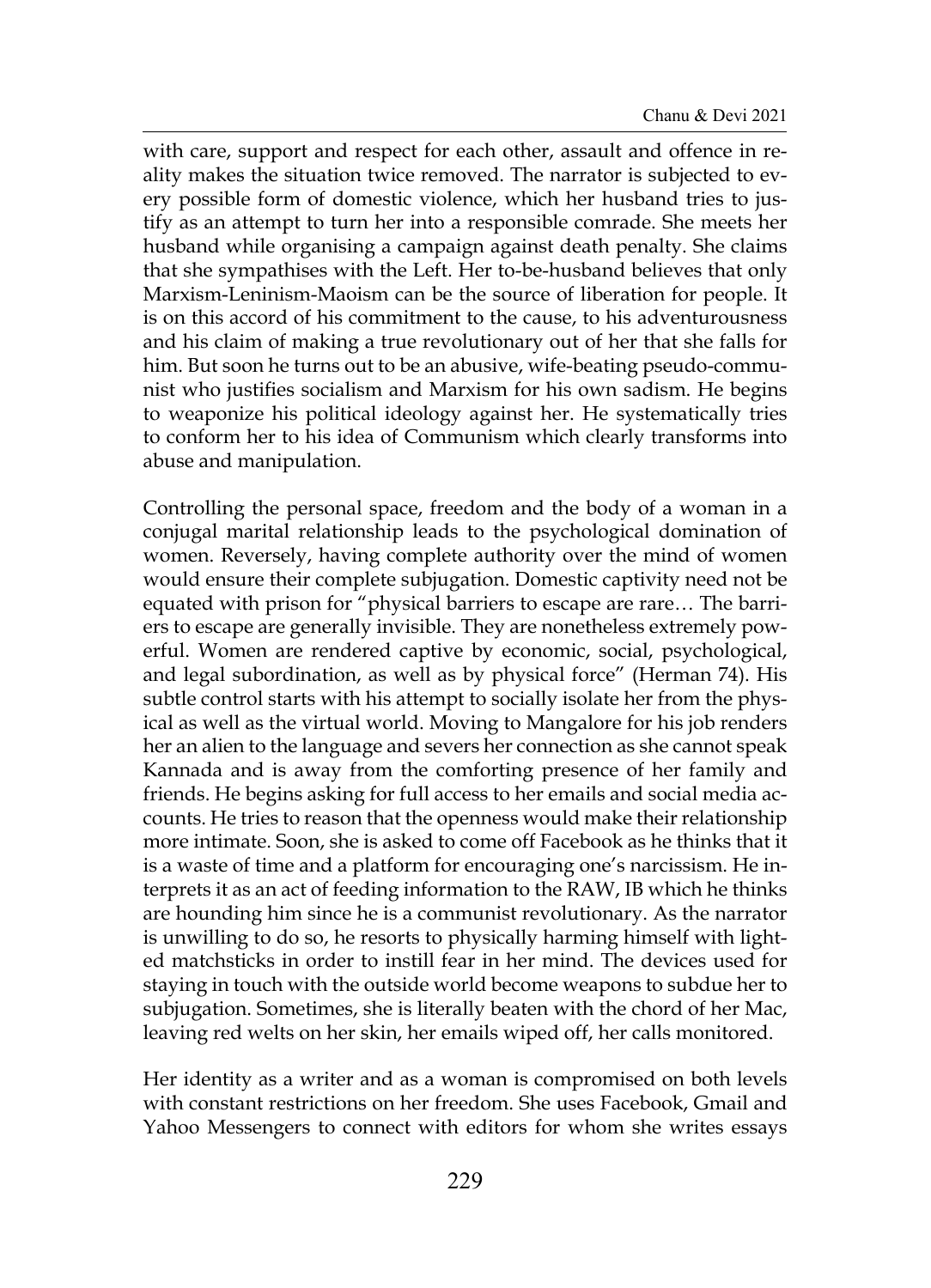and articles. Commanding her to deactivate her Facebook account meant cutting her off completely from the outside world. As a writer, the narrator explains that it would be disadvantageous for her career since it is her only professional link as they moved to Mangalore. In the new city she is devoid of artist friends and her family, therefore Facebook served as the connecting link. It was the virtual portal for her to promote her work, receiving news, keeping her relevant in the literary scene. To not allow her from using the only source that is quite pivotal to her ambitions, the narrator describes the act as "career suicide". He goes on to control even her messages as he opens, reads and replies to those messages, signing off with both their names. It becomes a kind of a systematic psychological and emotional loophole in which the victim feels trapped. Her sense of self, the freedom of making choices for herself is highly shattered.

Even the choice of words for her writings is strictly scrutinized by her husband, commenting on one way or the other that greatly reduces her confidence and esteem. When editors ask her to write on female sexuality, her husband attempts to sarcastically attack on her virtue. He links the reason as her wide experience of sleeping with men of different ages. This is the height of sexism as he as a Marxist academic professes his belief in liberation from all kinds of chains but these incidences perpetrated against his writer-wife reveals his deep-rooted sexist ideology. As a person living in the 21<sup>st</sup> century; he surely knows the importance of internet as a means for contact and communication but he sabotages all her social media accounts thereby putting her literary career at risk. In addition to these heinous personal attacks, his accusation on her sexual behaviour as transgressive, once again confirms him as a sexist. This brings to light the continued existence of one facet of society, even in the  $21<sup>st</sup>$  century, where the institution of patriarchy seems to have eroded, that is even highly educated professional/academician like the husband continue to pose threats to women's liberation for "as long as sexism as an ideology exists, patriarchal relations can easily be re-established, even when legal changes have occurred to outlaw them" (Lerner, 240).

Despite the new laws passed for protection of women against domestic violence, men continue to take advantage of legal lacunae or lack of evidence for it is not easy to prove violence (especially psychological violence and the trauma associated with it) against women in domestic settings or intimate relations. Over and above, the husband exploits what Gerda Lerner (in a different context) terms "male monopoly on definition" (219). To define what a woman/ a wife ought to do or not to do seems to be the prerogative of the husband whose chauvinism at the expense of his wife's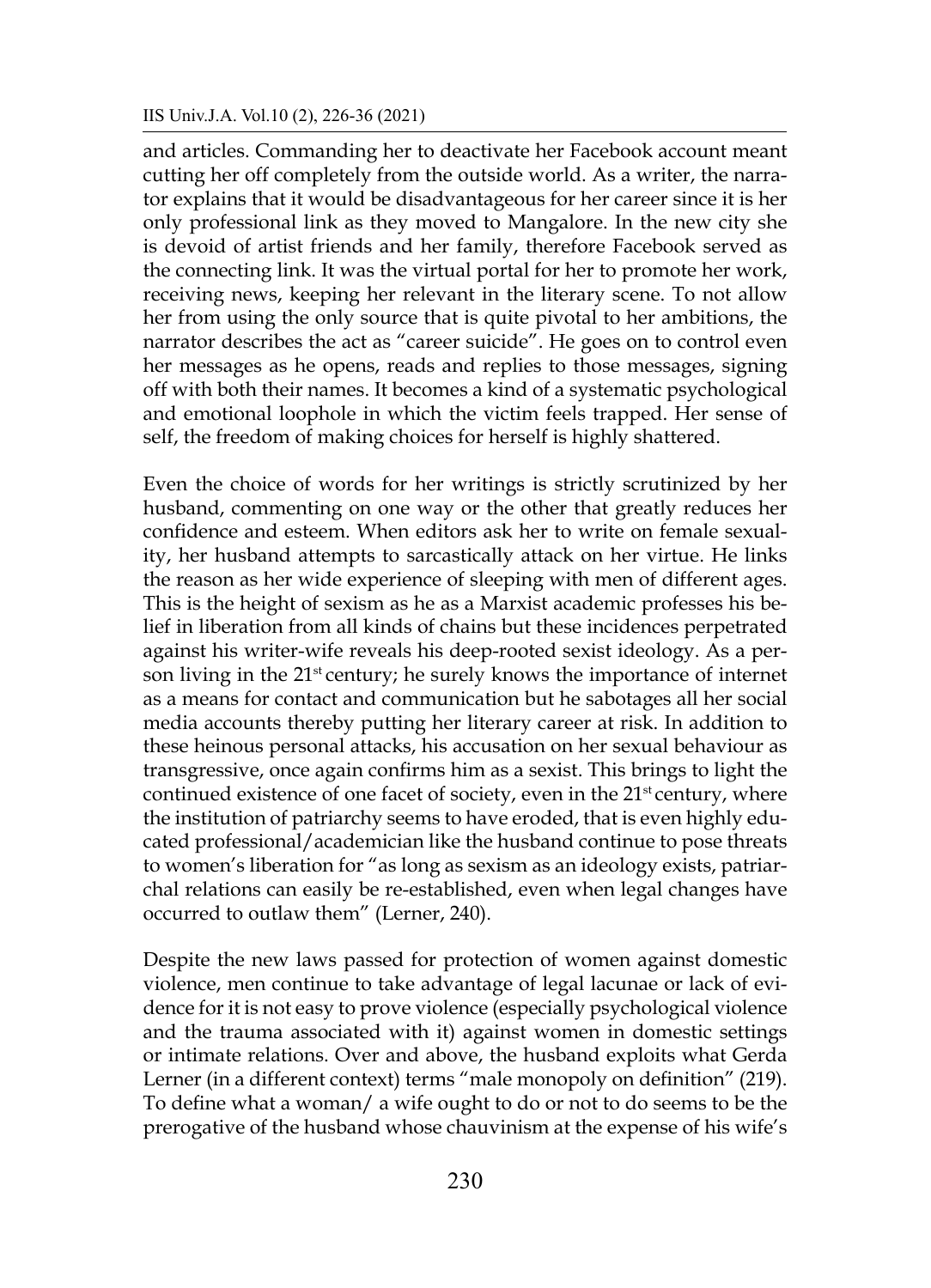personal life and career knows no bounds. His self-made power to define or name things and areas his wife can have access to or denied has been deliberate and these pervasive acts of all forms of violence against her creates mental agony, emotional instability and weakening of will power in her.

A writer should be free enough to write on a topic of her choice, having assured the space to ponder upon it and freely express her take on it. However, the husband invades that basic individual space of a writer by constantly interfering with how things should be perceived, through a communist outlook. Her writing of letters to her imaginary lovers can be seen as an act of defiance but the pervasiveness of fear cannot be overlooked as she deletes everything before her husband comes home. The duality of resistance and submission can be seen in the protagonist. It is ironical that the narrator believes herself to be a feminist writer, but finds herself unable to leave her abusive husband. Her ambiguous position leaves her to self-pity. In *A Room of One's Own*, Virginia Woolf advocates for financial independence and a physical space for women to exercise their intellectual freedom. Kandasamy's protagonist is not only devoid of that physical space but she is also denied a mental space of her own.

Common symptoms of psychological trauma such as "intense fear, helplessness, loss of control, and threat of annihilation" (as qtd. in Herman 33) can be observed in the character of the protagonist. Constant fear pervades her every action as she is aware that even little details like forgotten laundry, slowness in the speed of washing dishes, the level of salt in foods can easily provoke anger in her husband. The unnamed narrator also suffers from hyper arousal or hyper vigilantism which is another stark symptom of trauma. In the words of Judith Herman, "After a traumatic experience, the human system of self-preservation seems to go onto permanent alert, as if the danger might return at any moment. Physiological arousal continues unabated" (35). In the novel, the protagonist has to be alert about what she has to say to her husband, how she presents herself before him. She has to carefully structure her behaviour so as not to raise any suspicion in him. She describes the afternoons as the most dreaded, unbearable time in her life as a wife. She says:

> I have to anticipate his arrival. I have to show him solid proof that I have been busy. I am lost in restlessness, lost in time that I cannot will away, that I cannot spend. The minutes swell into formless monsters. Afternoons are beginning to carry in their silence and their stillness the whispered suggestions of suicide. Do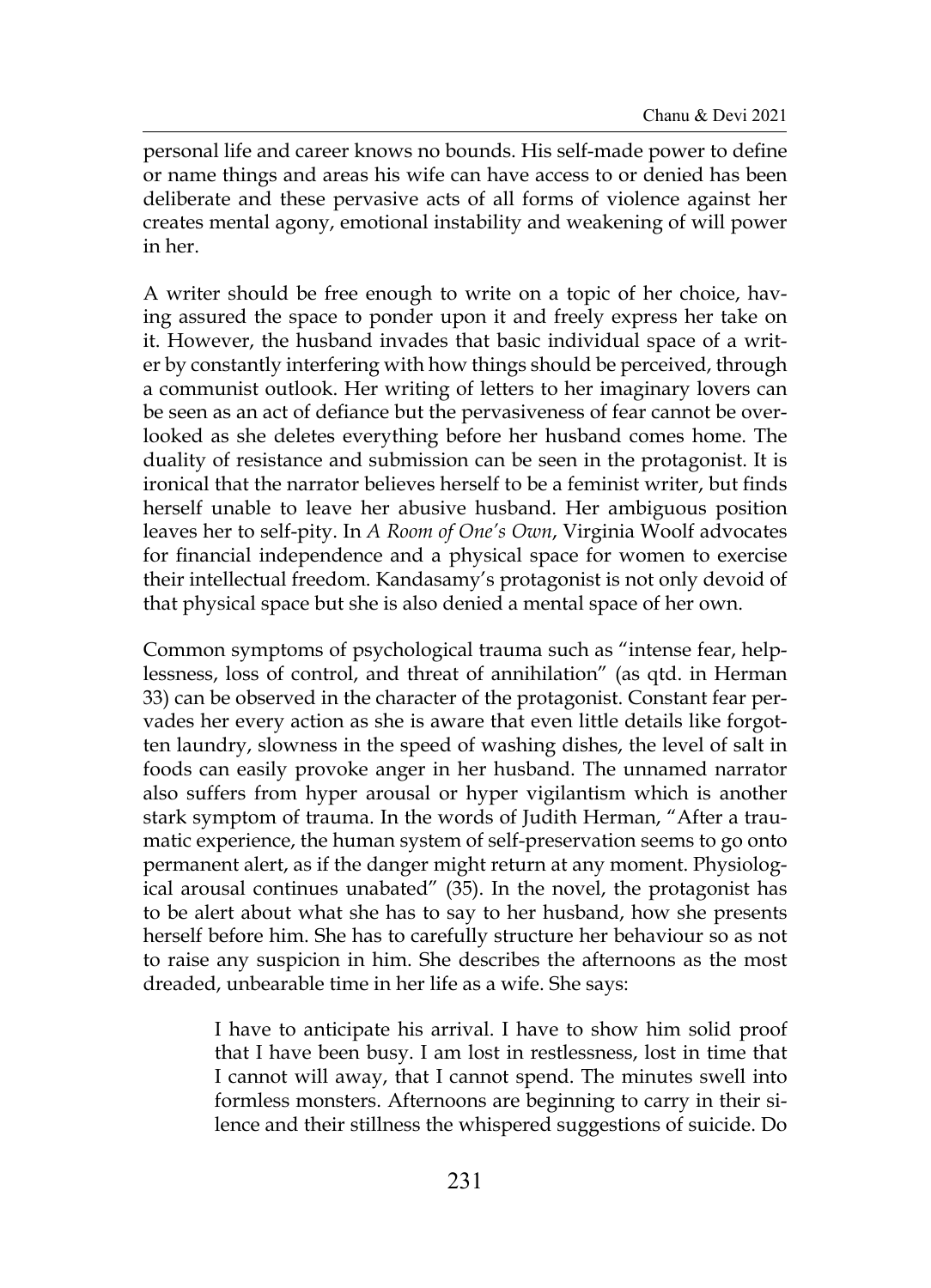it now. It will not hurt. It will be over before you realize… I swing on a pendulum of choice. Alive. Dead. Dead. Alive. (Kandasamy ch. VI)

Sense of being trapped without any possible end to her misery leads her to contemplate suicide. Moreover, when she confides to her parents about her abusive relationship with her husband, they try to reason it out as a normal phase of married life. They ask her to be patient and polite, rather suggesting to not talk back and be completely obedient to him. Laub and Felman suggest that it is essential for the traumatic event(s) to be articulated, to be told and transmitted and equally crucial for it to be heard because it is through the relationship between the victim and the witness that the trauma can be comprehended (81). Unwillingness on the part of her parents to even listen to her suffering and misery leads to what Herman terms as "betrayal of intimate relationships" (55). Her basic sense of trust upon her parents is shattered as she is asked to put up with him. Her parents as her only hope and saviour fail her. She feels abandoned and lost. This feeling of disconnection and loss of trust that not only pervades the relation with her husband, but also with her parents which makes her realize that she belongs more to the dead than living.

Paradoxically, it is also the terror of annihilation which is traumatic for her. She views her husband's beatings as resulting in her murder. What horrifies her is not the pain or the physical scarring or the shame of not being able to fight back but of the certainty in continuous nature of her abuse. She states:

> When he hits me, the terror follows from the instinct that this will go further, that this does not end easily, that today it is my arms that he is punching, but tomorrow it will be my hair that he will wind around his palm to drag me through the rooms, the next day it will be my backbone that will endure a shattering blow, the day after that it will be my head on which his angry fists will descend. (Kandasamy ch. IX)

> Every day, I inch closer to death, to dying, to being killed, to the fear that I will end up in a fight whose result I cannot reverse. (ch. IX)

When he hits her, all she can do is to pathetically cry out aloud for forgiveness and to declare that nothing will happen to annoy him, to beg for a last chance to reform herself.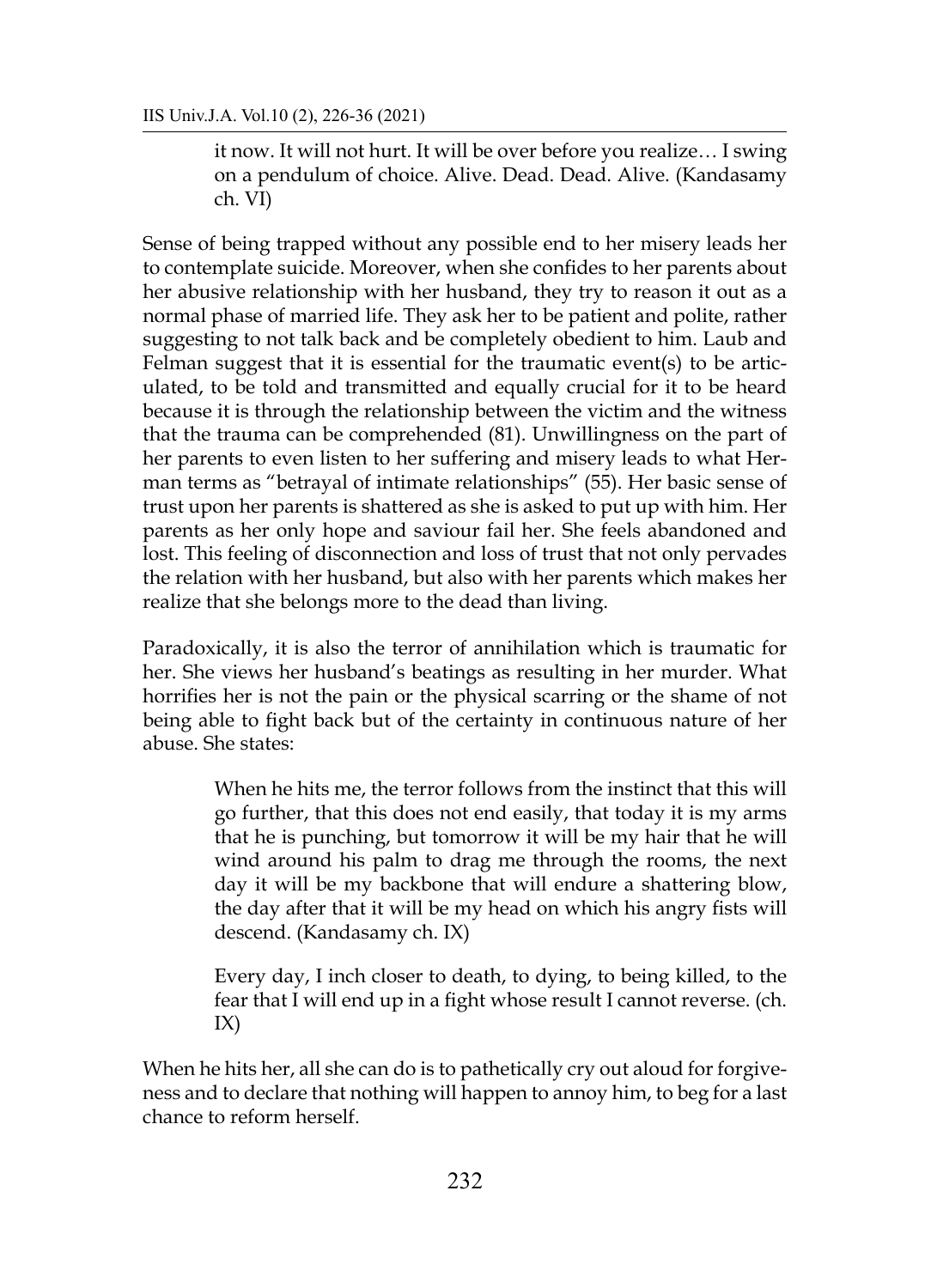Applying makeup/cosmetics is often regarded as an art, a form of self-expression. The husband, however, links it with capitalism as he opines that the beauty market extracts money by making women believe that they are ugly without these products. Nevertheless, his opinion is not just confined to his personal views but extends to a tirade of verbal abuse which ultimately reveals his inherent sexism. Applying kohl and lipstick prompts him to call his wife a bourgeois prostitute. He goes on to refute her claim that even sex workers are women of the working class. Instead, he starts burning with rage and grabs her bag and hurls on the wall thus physically threatening her for going against his beliefs. He is of the idea that those who wear makeup are women on heat, signalling their sexual availability to onlookers.Moreover, he condemns the concept of women harbouring sexual urge and pleasure as he reasons that "Lenin condemns such promiscuity in sexual matters as nothing but bourgeois" (Kandasamy ch.III) The narrator pitifully remarks that her husband is a hypocrite who divides women into two different entities, working class and bourgeois. She states: "I must learn that a Communist woman is treated equally and respectfully by comrades in public but can be slapped and called a whore behind the closed doors. This is dialectics" (ch. III). Regarded as one of the subtle forms of domestic violence, verbal abuse can have devastating effects on the self-worth and self-esteem of the victim, often leading to anxiety and depression. It involves belittling, name calling, gaslighting and yelling aimed at maintaining power and control in the relationship. Sexist-slurs that includes gendered insults like "slut", "whore" is aimed at promoting cultural, traditional beliefs about femininity which are ultimately directed towards shaming the victims for falling short of the normative standards. Therefore, it can be understood that the husband's misogynistic tendencies arise not out of communism but from the deep-rooted patriarchal beliefs regarding women.

Psychological domination becomes complete when the victim resorts to self-blame and violates her own moral principles. The narrator starts to criticise herself for her inability to become the comrade as her husband expects out of her as she says

> I learn to criticize myself for who I am. I criticize myself for my reluctance about housework. I criticize myself for my choice of clothing. I try to point out the feudal remnants in my behaviour. I take blame for the petit- bourgeois mentality that I harbour… I do my best to criticize myself viciously until I become a 'true comrade'. (Kandasamy ch VIII)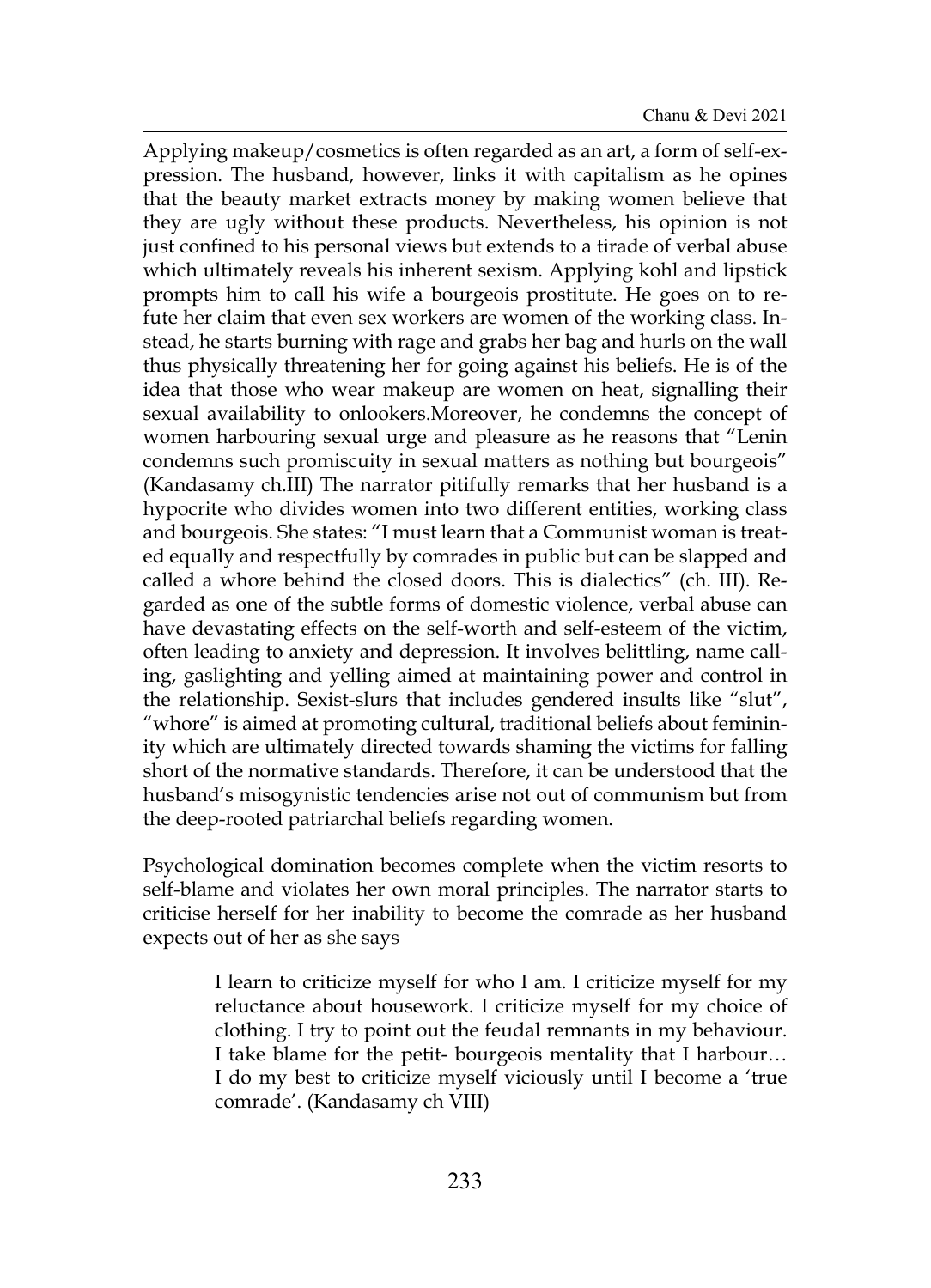What she feels is guilt, an acceptance of her deserving to be abused. Her self- esteem is shattered by experiences of humiliation and helplessness. Despair and helplessness are emphasized by the awareness that action is rendered useless to her condition. "Traumatic reactions occurs when action is of no avail. When neither resistance nor escape is possible, the human system of self defence becomes overwhelmed and disorganised" (Herman 34).

The narrator is aware that any action of hers is futile to please her husband. Therefore, she withdraws into silence as suggested by her father that silence is peace which can also be used as a weapon. Silence censor expression and thus erases individuality. She sees it as self-flagellation, he sees it as a sign of her defeat and his victory. However, it turns out to be a brief respite as he starts blaming her of inhabiting a world of her own in her mind with her ex-lovers from where he has been debarred. He kicks her and physically abuses her for her silence. It is his sense of need to have a complete control not only over her physical body but also over her mind that has a debilitating effect on the narrator's being. When he realizes that he cannot control the space and thus the body of his wife, he starts raping her. The narrator remarks: "I never understood rape until it happened to me. It was a concept – of savagery, of violence, of violation, of disrespect… Sex, actually rape, becomes his weapon to tame me" (Kandasamy ch. X). He rapes her, calls her a whore. He claims her unfit to be called a wife.

Rape is served as a lesson, as a punishment. Contending the act as not only to discipline but to disable her, she says "He believes that after him, I will have nothing left in me to love, to make love, to give pleasure. This is a man breaking his own wife". Rape is a form of control, to subordinate women through terror. Judith Herman quotes Susan Brownmiller regarding the exercise of rape as a means to maintain male power: "Man's discovery that his genitalia could serve as a weapon to generate fear must rank as one of the most important discoveries of prehistoric times, along with the use of fire and first crude stone axe… It is nothing more or less than a conscious process of intimidation by which all men keep all women in a state of fear" (as qtd. in Herman 32). Conversely, Kandasamy takes a jab on feminist writers like Kate Millet and Susan Brownmiller who wrote extensively on the gender politics of rape but nevertheless none taught how to handle it if one were to succumb to rape. Not only has she lost hope on feminist ideals but also on the state's system of law enforcing agencies as the author writes: "Given a choice between punishing a wife-beating rapist, and having an opportunity to milk an ex-guerrilla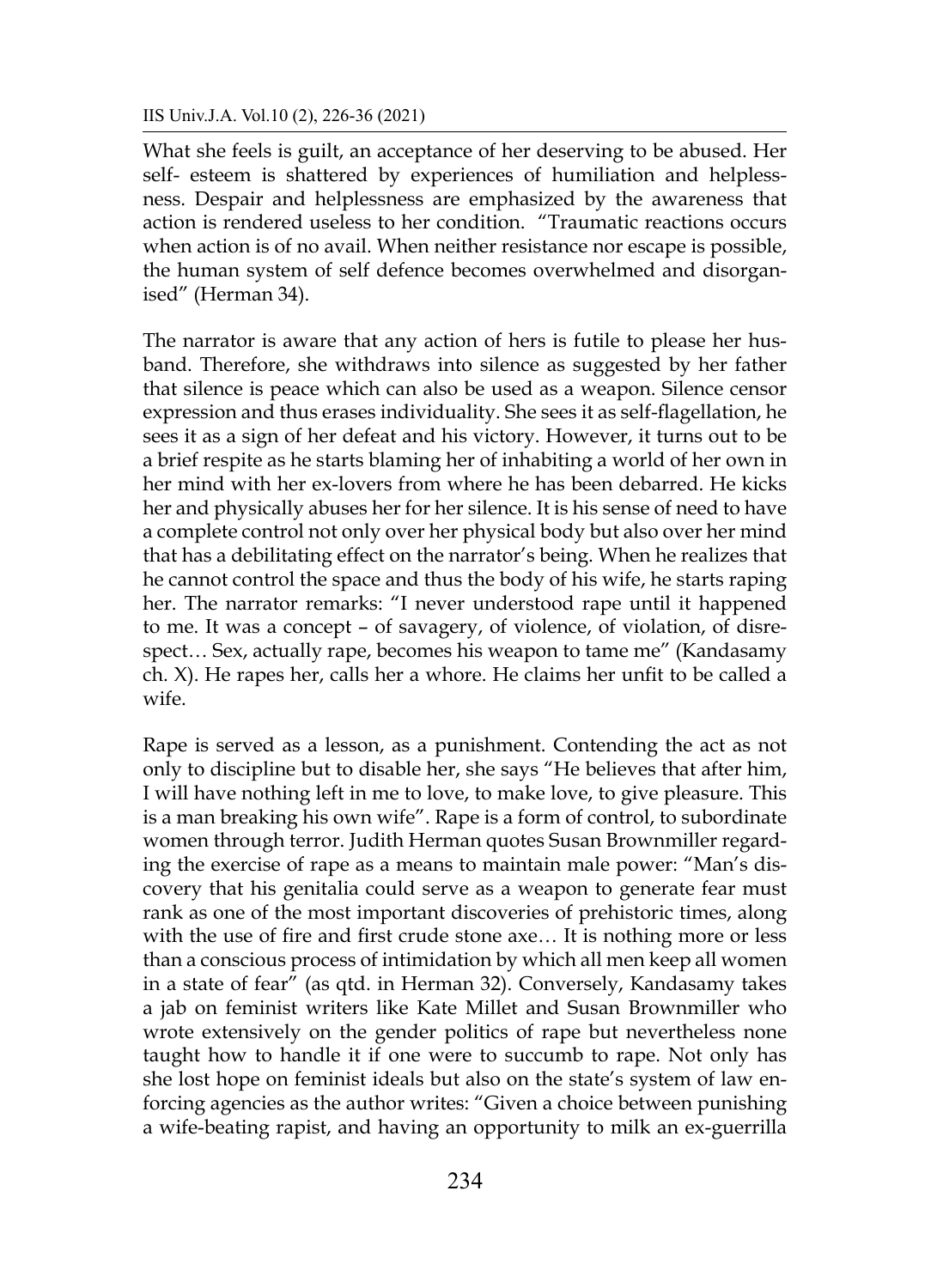for intelligence, I know where the interests of the state machinery would be" (ch. XI). Overcome with utter dissatisfaction, the narrator projects her helplessness in not knowing whom to rely on. The perpetrator, moreover, is not a stranger who would run away after the violation but her own husband who will wake up next to her, for whom she will have to make coffee the next morning, who will easily justify his act as caused by unbridled passion.

Talking about "rape culture" "the very specific problems that rise from a culture mired in sexual violence" (Gay 133) points out that the aftermath of rape can be "more devastating than the rape itself" (133). Though she is referring to gang rape, the same yardsticks can be applied to marital rape in which the latter is more problematic. In a gang rape, the perpetrators of the crime are mostly caught and punished according to law but when it is perpetrated by a husband on his wife, he is rarely accused except in a few cases where the wife chooses divorce which implies long drawn cases in the family court, condemnation from the family members of the husband, even from her parental family for causing problems. Most wives whether educated or not are also afraid of losing face among their acquaintances and they tend to hide and endure mental, physical abuse so that the dirty linen remains invisible to the outside world. In addition to it, the victims are often subdued by their own family members as it may result in them losing honour in the society which is evident from the narrator's parents trying to coerce her into silence about her abuse. Gay also opines that women "live in a strange and terrible time", even in the contemporary times as "womanhood feels more stranger and terrible now because progress has not served women as well as it has served men" (132). Both the husband and wife are educated career-oriented people but in spite of that male authority tends to prevail through coercion.

Being compelled to go through the terrifying ordeal of living with an abusive husband for almost every day, she completely surrenders herself to his abuses. When he rapes her, she compares herself with a corpse – lying still and emotionless. She deliberately constricts and numbs herself so as to mentally escape her own helplessness. However, in disassociating herself from her body and bearing second witness to her own violation, Kandasamy bestows a degree of power on the narrator. Being a witness, according to Laub and Felman is an exercise of power for it incorporates the agency to speak for others and to others (58). The victims who bear witness to the trauma of their powerlessness and incapacity are also endowed with a possibility to transgress the confines of the inexpressibility and invisibility imposed by the regimes of patriarchy.